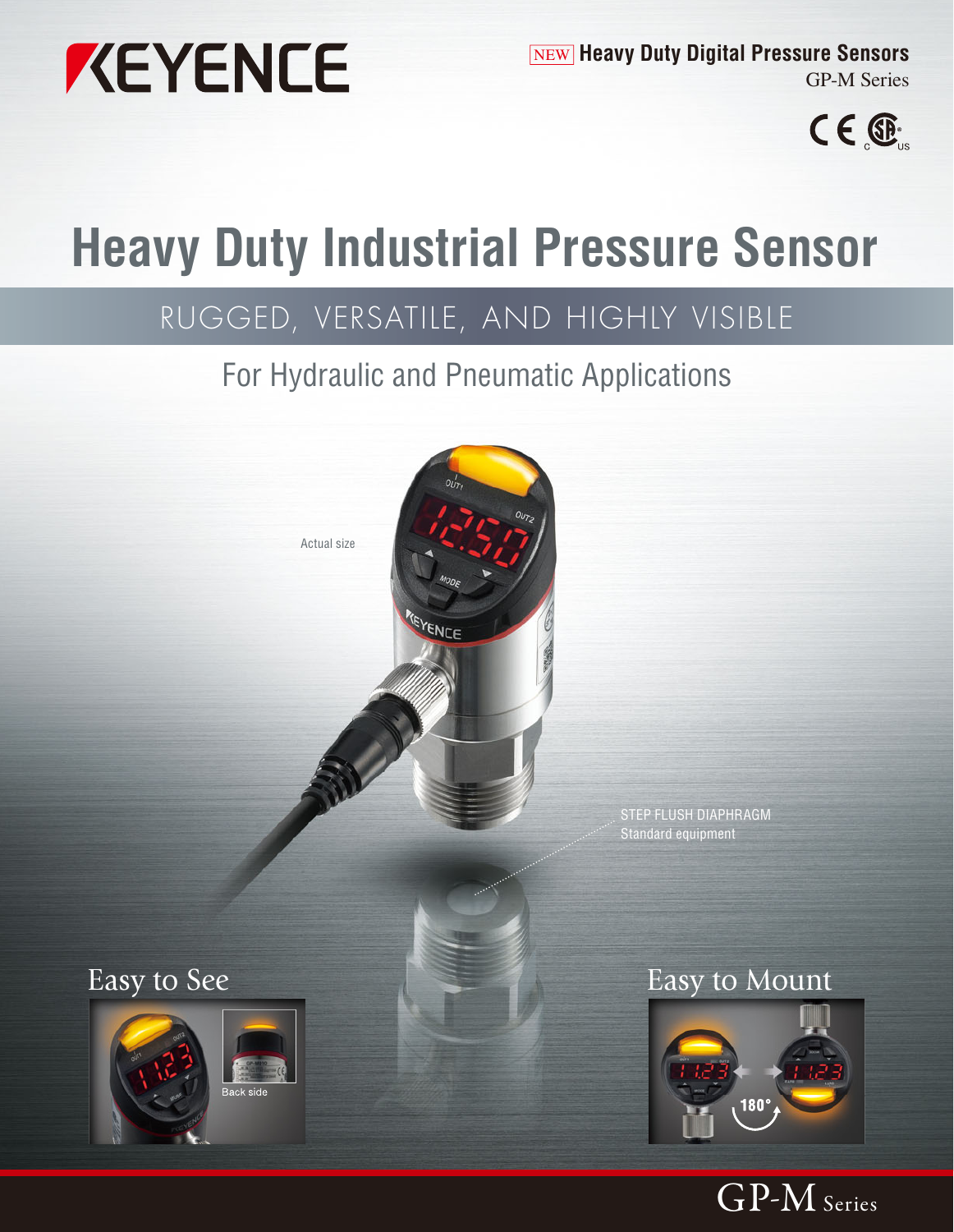# **Advantage of using digital pressure sensor**

# Conventional: Bourdon tube & Mechanical type

- ・Values are difficult to understand
- ・Require more space due to large size
- ・More potential for leaks and damage
- ・No outputs provided





- ・Anyone can understand the large numerical display
- ・Outputs can easily be seen at a glance from any direction
- ・Space-saving design
- ・Includes an adjustable range analog function.





Large Display

Easy to see the current operation status from any viewing direction.



Inverse display function The digitial display can be inverted 180 degrees, which allows installation in nearly any orientation.

# **Clog resistant. No disassembly required for cleaning.**

## STEP FLUSH DIAPHRAGM DESIGN

The GP-M features a step flush diaphragm design that prevents foreign materials from clogging the unit.

## Easy Maintenance

Clogging inside of the sensor may lead to a delayed response or errors in detection values. The GP-M can be removed and cleaned when couplings or other connecting parts become clogged. The step flush diaphragm design simplifies debris removal.





# **Prevent unauthorized changes**

Key Lock and Password Protection settings are available to prevent unauthorized changes from being made.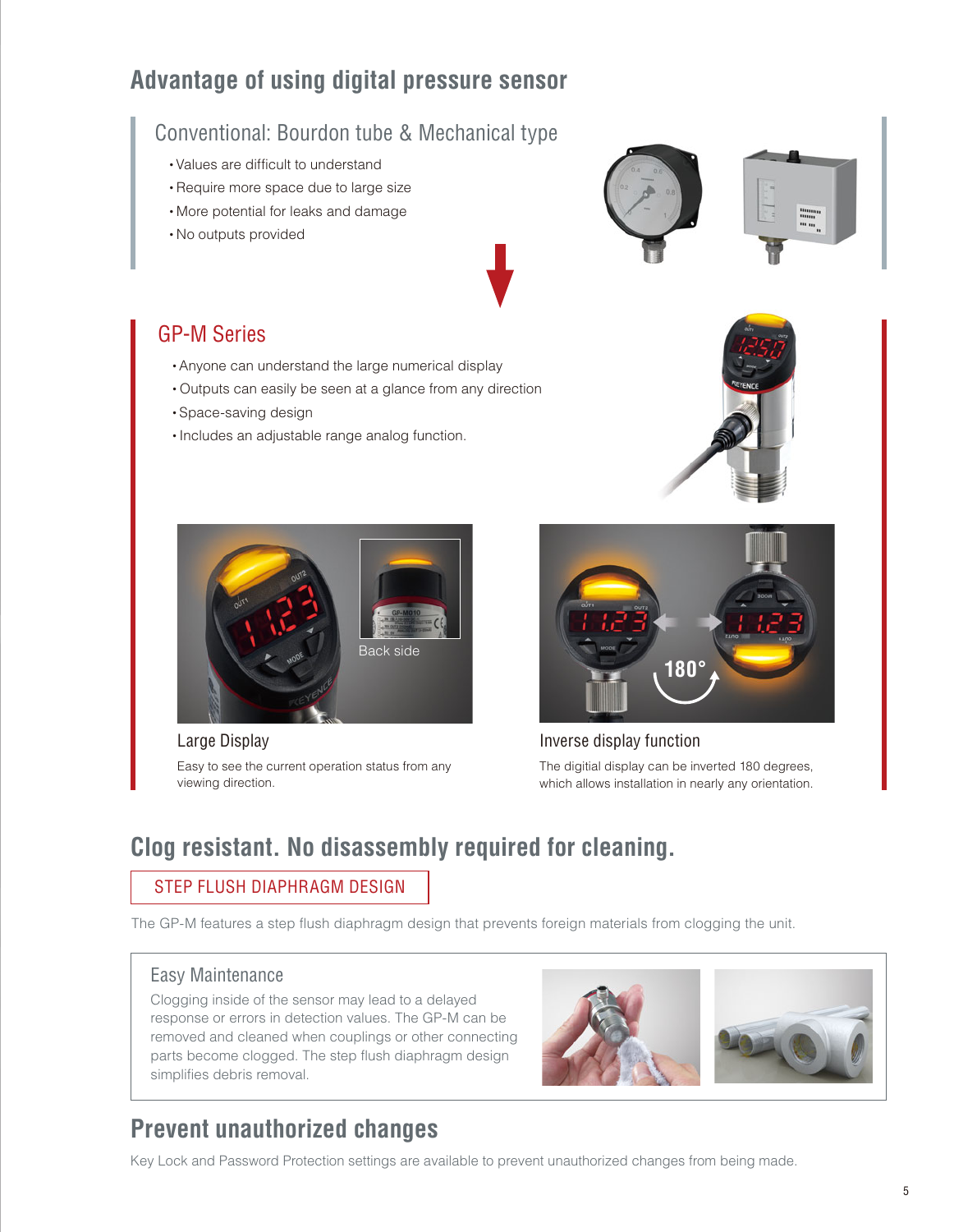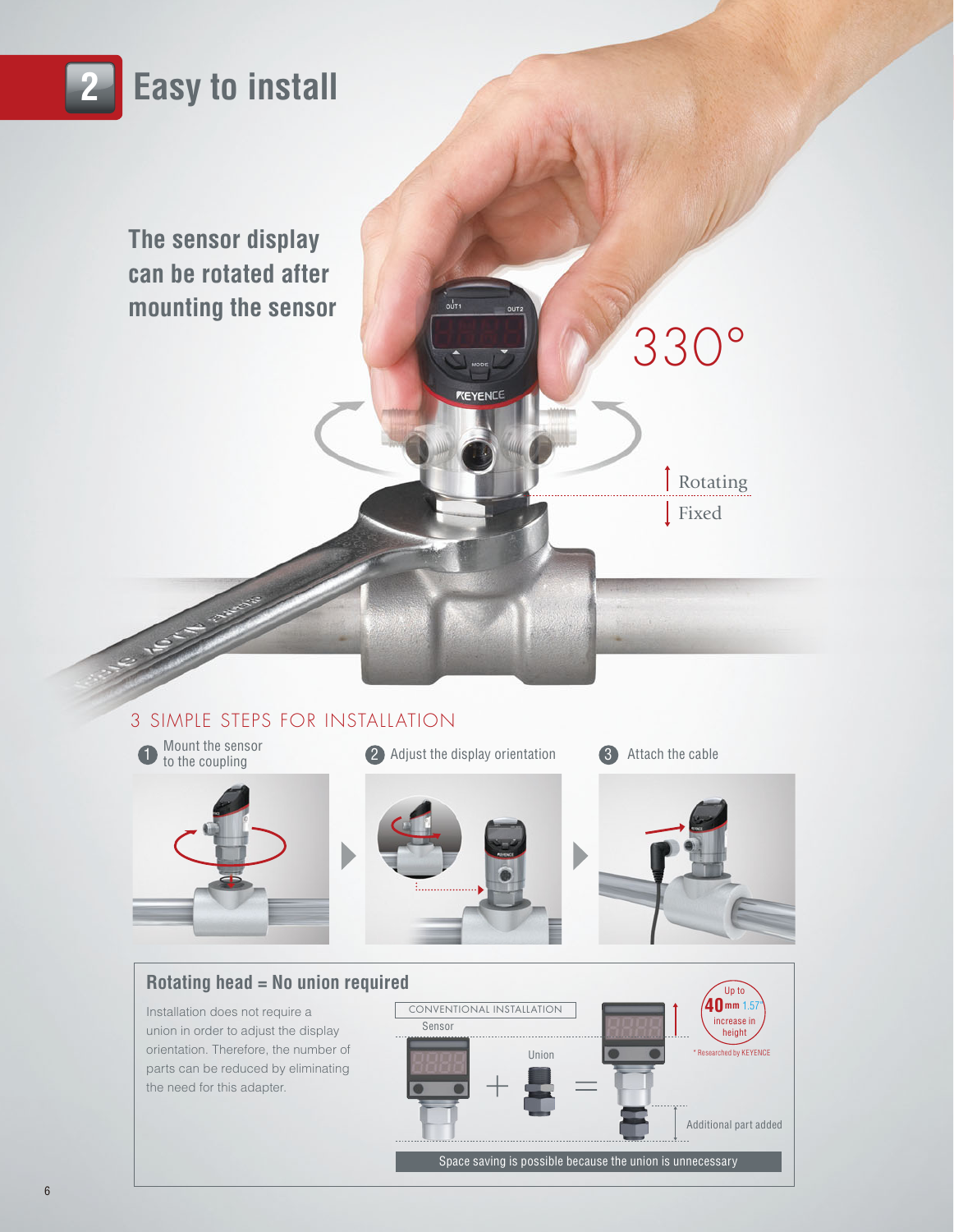

# **Simple lineup**



• It is recommended to attach a throttle (KEYENCE optional accessory) when an exceptionally large pulse or surge pressure is expected.



# **Rugged durability and environmental resistance**

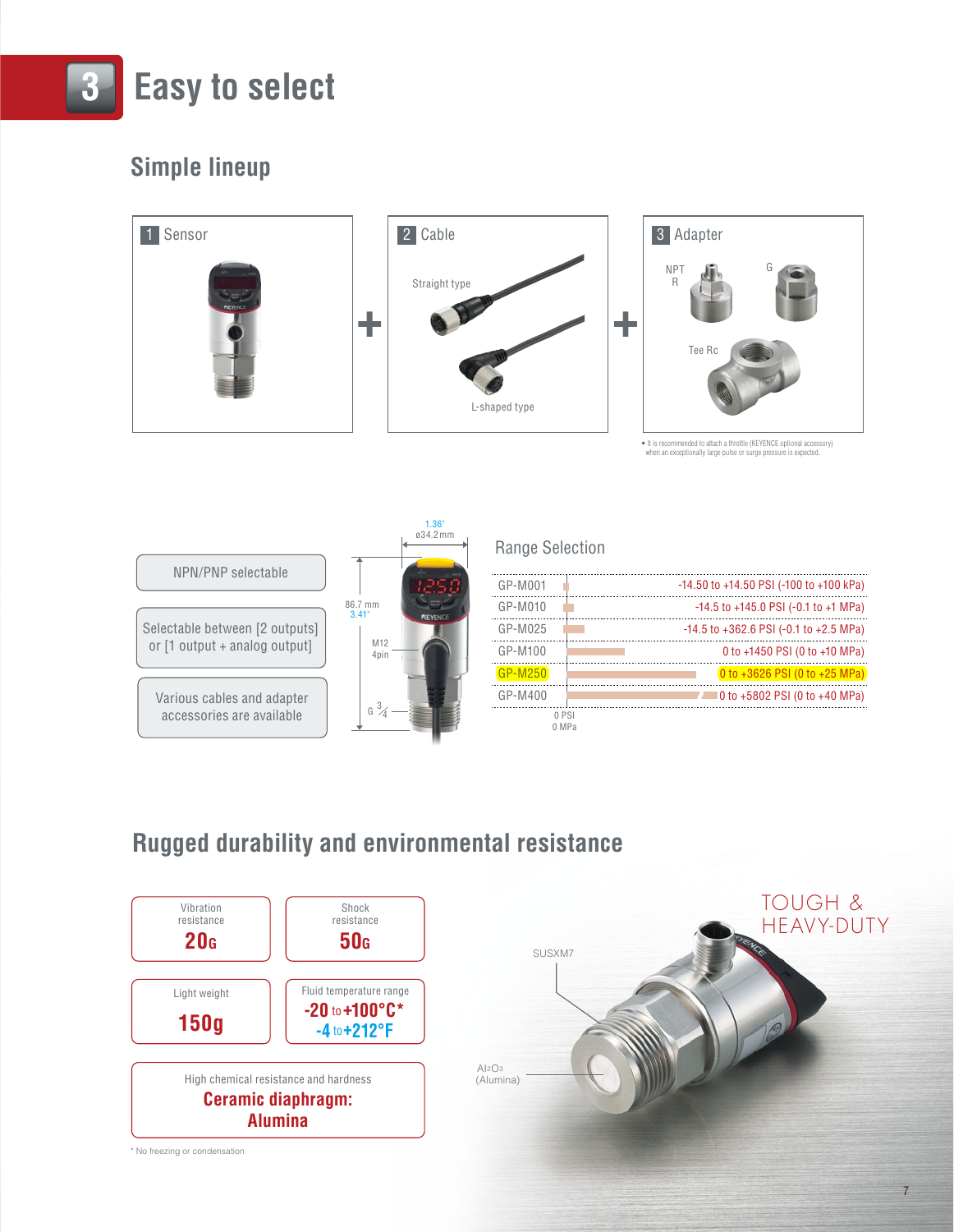# SELECTABLE FUNCTIONS ACCORDING TO THE APPLICATION

# Hysteresis  $rP$  ------/-(1 SP **Hno HnC**  $\sqrt{3}$

**Initial setting of the hysteresis mode (Hno/Hnc)**

Pressure is likely to fluctuate from factors such as pressure spikes. This mode allows for free adjustment of hysteresis in order to prevent chattering due to fluctuating pressure.

| Assume that SP-rP = Hysteresis                              |                              |
|-------------------------------------------------------------|------------------------------|
| The mode turns ON when a measurement value rises above SP.  | $(1)$ $\triangleright$ $(2)$ |
| The mode turns OFF when a measurement value falls below rP. | $(2) \ast (3)$               |

\* The "hysteresis mode" and "window mode" can be selected for control outputs 1 and 2 respectively.

## **Free range analog hold function**

The data is output within the range of 4 to 20 mA in correspondence with the upper and lower limit values of the required pressure range. The pressure range can be adjusted as desired to maximize resolution.

### **Response speed (chattering prevention)**

This function ignores rapid changes due to such factors as pressure spikes by increasing the response time. The time can be adjusted from 3 to 5000 ms.

### **Window mode (Fno/Fnc)**



This mode is used to judge whether or not a measurement value is inside or outside of a specified zone.

| The mode turns ON when a measurement value rises above FL + Hysteresis. $\bigcirc$ $\rightarrow$ $\circ$ |  |
|----------------------------------------------------------------------------------------------------------|--|
| The mode turns OFF when a measurement value rises above FH. $(2)$ $(3)$                                  |  |
| The mode turns ON when a measurement value falls below FH - Hysteresis. $(3)$ $\triangleright$ $(4)$     |  |
| The mode turns ON when a measurement value falls below FL. $(4)$ $(5)$                                   |  |

This function displays the peak value and bottom value measured since the GP-M Series was turned on. Users can check the peak and bottom values easily by quickly pressing the ▲ or ▼ button while pressing the MODE button.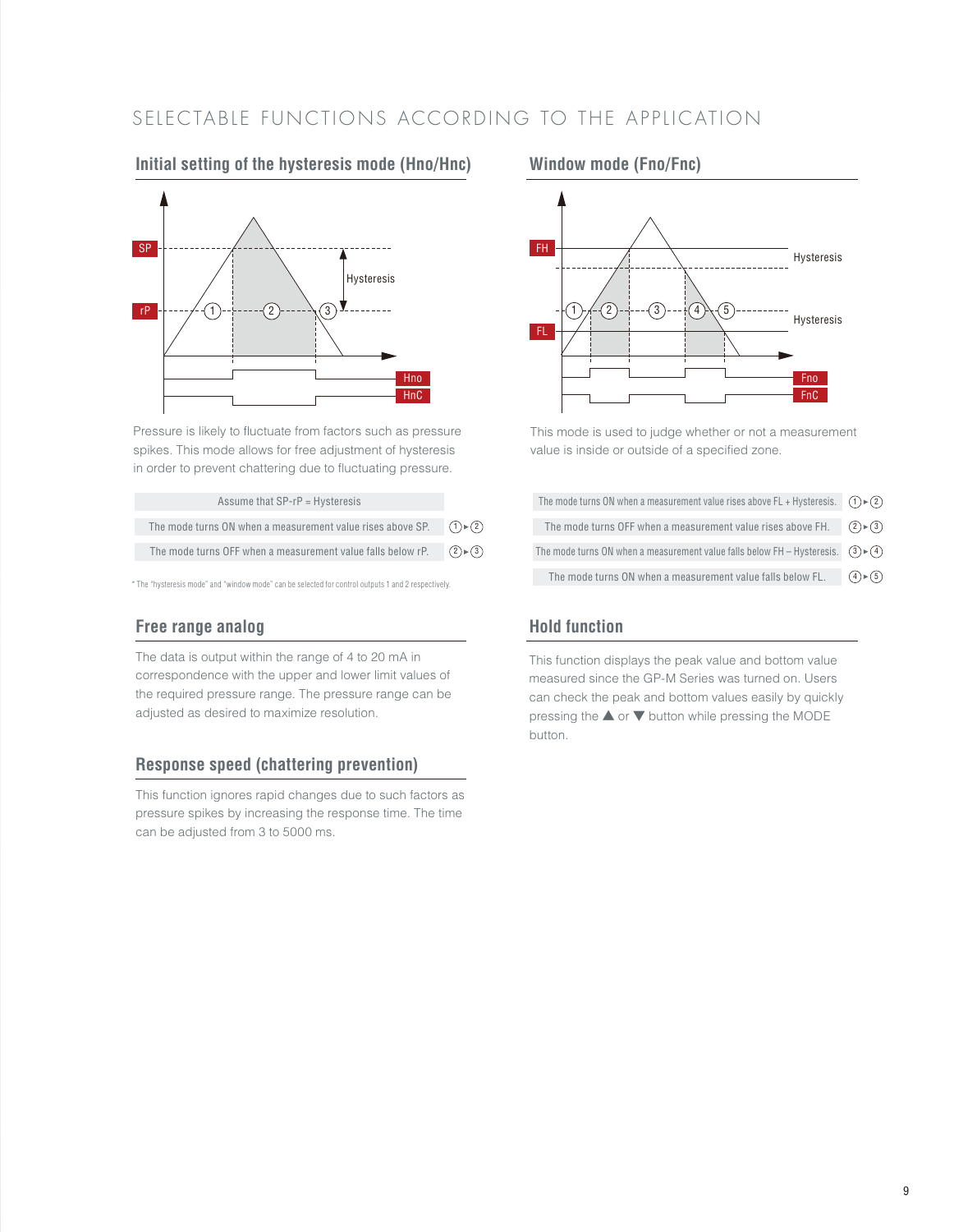# LINEUP

# 0 **1** Sensor

|                                | Model          | Rated pressure range                            | <b>Fluid type</b> | Thread diameter |
|--------------------------------|----------------|-------------------------------------------------|-------------------|-----------------|
| Appearance<br>$\frac{250}{25}$ | <b>GP-M001</b> | -14.50 to +14.50 PSI (-100 to +100 kPa)         |                   |                 |
|                                | GP-M010        | $-14.5$ to $+145.0$ PSI ( $-0.1$ to $+1$ MPa)   | Gas<br>Liquid     | G3/4            |
|                                | <b>GP-M025</b> | $-14.5$ to $+362.6$ PSI ( $-0.1$ to $+2.5$ MPa) |                   |                 |
|                                | GP-M100        | 0 to +1450 PSI (0 to +10 MPa)                   |                   |                 |
|                                | <b>GP-M250</b> | 0 to +3626 PSI (0 to +25 MPa)                   | Liquid            |                 |
|                                | <b>GP-M400</b> | 0 to+5802 PSI (0 to +40 MPa)                    |                   |                 |
|                                |                |                                                 |                   |                 |

## **2** Cable

| Appearance | Model    | <b>Material</b>       | <b>Connector type</b>                           | <b>Cable termination</b> | Length (m ft) |
|------------|----------|-----------------------|-------------------------------------------------|--------------------------|---------------|
|            | OP-75721 |                       |                                                 | Loose wire               | 26.56'        |
|            | OP-87272 |                       | M12 4 pins<br>Straight                          |                          | 5 16.40       |
|            | OP-85502 | PVC                   |                                                 |                          | 10 6.56       |
|            | OP-75722 | (Vinyl chloride)      |                                                 |                          | 2 32.81       |
|            | OP-87273 |                       | M <sub>12</sub> 4 pins<br>L-shape               |                          | 5 16.40       |
|            | OP-87274 |                       |                                                 |                          | 10 6.56       |
|            | OP-85505 | PUR<br>(Polyurethane) | M12 4 pins<br>Straight<br>M12 4 pins<br>L-shape |                          | 26.56'        |
|            | OP-87275 |                       |                                                 |                          | 5 16.40       |
|            | OP-85506 |                       |                                                 |                          | 10 6.56       |
|            | OP-87276 |                       |                                                 |                          | 26.56'        |
|            | OP-87277 |                       |                                                 |                          | 5 16.40       |
|            | OP-87278 |                       |                                                 |                          | 10 6.56       |



| Appearance | Model    | Type          |
|------------|----------|---------------|
|            | OP-87281 | R male 1/8    |
|            | OP-87282 | R male 1/4    |
|            | OP-87280 | R male 3/8    |
|            | OP-87283 | G female 1/4  |
|            | OP-87284 | NPT male 1/8  |
|            | OP-87285 | NPT male 1/4  |
|            | OP-87286 | Rc female 1/2 |

Do not use unauthorized items. Refer to Page 14 "PIPING/INSTALLATION" for details.

Throttle (Attach to the adapter before use.)

| Appearance | Model    | Material      | Applicable adapter                                 |
|------------|----------|---------------|----------------------------------------------------|
|            | 0P-87311 | <b>SUS303</b> | 0P-87280/0P-87281<br>OP-87282/OP-87284<br>OP-87285 |
|            | OP-87312 | SUS303        | OP-87283                                           |

It is recommended to attach a throttle to the GP-M100/M250/M400. For the other models, use it when excessive pulses or surge pressure is expected.

Display protection cover

| Appearance | Model    | <b>Material</b> |
|------------|----------|-----------------|
|            | OP-87289 | Polysulfone     |

#### Replacement parts

(Available for the following model numbers. Sold separately.)

**O-ring (for GP-M001/M010/M025)**

| Appearance | Model    | <b>Material</b> |
|------------|----------|-----------------|
|            | OP-87287 | <b>FKM</b>      |

#### **O-ring set (for GP-M100/M250/M400)**

| Appearance | Model    | <b>Material</b>          |
|------------|----------|--------------------------|
|            | OP-87288 | O-ring: FKM              |
|            |          | <b>Backup ring: PTFE</b> |

Use the set in combination: O-ring (black) and the backup ring (white)

#### **O-ring (for OP-87283)**

| Appearance | Model    | <b>Material</b> |
|------------|----------|-----------------|
|            | OP-87310 | <b>FKM</b>      |

10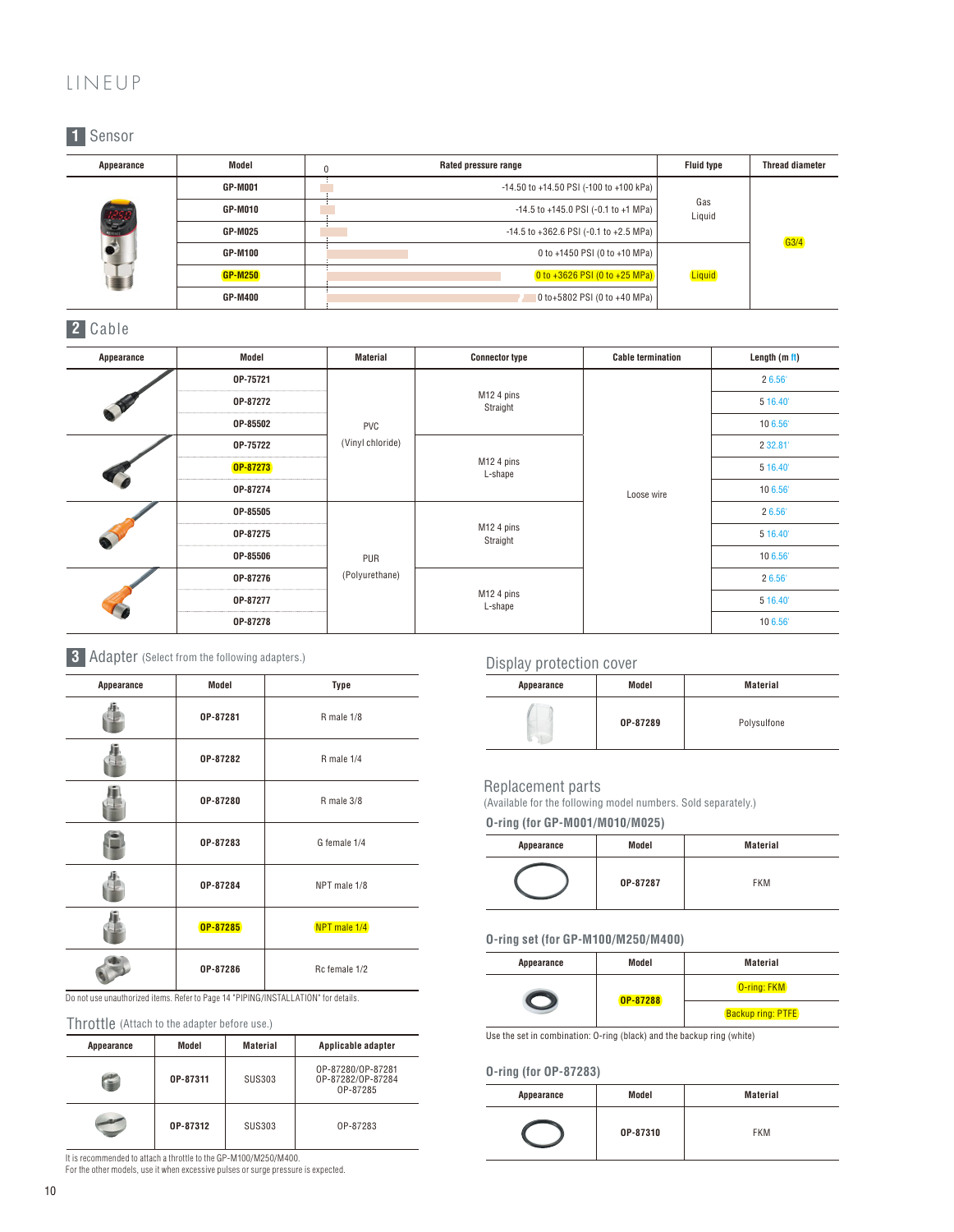# SPECIFICATIONS

# $CE$   $\mathbb{R}$

|                                                                                                                                                                 |                                    |                                                                                                       |                                               |                                                             |                                                                                                                                                      |                                            |                                                      | — us                              |
|-----------------------------------------------------------------------------------------------------------------------------------------------------------------|------------------------------------|-------------------------------------------------------------------------------------------------------|-----------------------------------------------|-------------------------------------------------------------|------------------------------------------------------------------------------------------------------------------------------------------------------|--------------------------------------------|------------------------------------------------------|-----------------------------------|
|                                                                                                                                                                 | Model                              |                                                                                                       | <b>GP-M001</b>                                | <b>GP-M010</b>                                              | <b>GP-M025</b>                                                                                                                                       | <b>GP-M100</b>                             | <b>GP-M250</b>                                       | <b>GP-M400</b>                    |
|                                                                                                                                                                 | <b>Rated pressure</b>              |                                                                                                       | -14.50 to +14.50 PSI<br>(-100 to +100 kPa)    | $-14.5$ to $+145.0$ PSI<br>$(-0.1 to +1 MPa)$               | -14.5 to +362.6 PSI<br>$(-0.1 to +2.5 MPa)$                                                                                                          | 0 to +1450 PSI<br>(0 to +10 MPa)           | 0 to +3626 PSI<br>$(0 to +25 MPa)$                   | 0 to+5802 PSI<br>$(0 to +40 MPa)$ |
| Possible display range                                                                                                                                          |                                    | -17.40 to +17.40 PSI<br>(-120.0 to +120.0 kPa)                                                        | -30.5 to +161.0 PSI<br>(-0.210 to +1.110 MPa) | -52.2 to +400.3 PSI<br>(-0.360 to +2.760 MPa)               | -145 to +1595 PSI<br>(-1.00 to +11.00 MPa)                                                                                                           | -363 to +3989 PSI<br>(-2.50 to +27.50 MPa) | -580 to+6382 PSI<br>(-4.00 to+44.00 MPa)             |                                   |
|                                                                                                                                                                 | Zero-cut pressure value            |                                                                                                       |                                               |                                                             | $\pm 0.5\%$ of F.S.                                                                                                                                  |                                            |                                                      |                                   |
|                                                                                                                                                                 | <b>Allowable pressure</b>          |                                                                                                       | 58 PSI (400 kPa)                              | 580 PSI (4 MPa)                                             | 1450 PSI (10 MPa)                                                                                                                                    | 4351 PSI (30 MPa)                          | 7252 PSI (50 MPa)                                    | 7252 PSI (50 MPa)                 |
| <b>Burst pressure</b>                                                                                                                                           |                                    | 217.5 PSI (1500 kPa)                                                                                  | 2175 PSI (15 MPa)                             | 5075 PSI (35 MPa)                                           | 14504 PSI (100 MPa)                                                                                                                                  | 14504 PSI (100 MPa)                        | 14504 PSI (100 MPa)                                  |                                   |
|                                                                                                                                                                 |                                    | kPa                                                                                                   | 0.1                                           | $\mathbf{1}$                                                | $\mathbf{1}$                                                                                                                                         | None                                       | <b>None</b>                                          | None                              |
|                                                                                                                                                                 |                                    | MPa                                                                                                   | None                                          | 0.001                                                       | 0.001                                                                                                                                                | 0.01                                       | 0.01                                                 | 0.01                              |
|                                                                                                                                                                 | <b>Display resolution</b>          | PSI                                                                                                   | 0.01                                          | 0.1                                                         | 0.1                                                                                                                                                  | $\mathbf{1}$                               | $\blacksquare$                                       | $\mathbf{1}$                      |
|                                                                                                                                                                 |                                    | bar                                                                                                   | 0.001                                         | 0.01                                                        | 0.01                                                                                                                                                 | 0.1                                        | 0.1                                                  | 0.1                               |
|                                                                                                                                                                 |                                    | kgf/cm <sup>2</sup>                                                                                   | 0.001                                         | 0.01                                                        | 0.01                                                                                                                                                 | 0.1                                        | 0.1                                                  | 0.1                               |
|                                                                                                                                                                 | <b>Fluid type</b>                  |                                                                                                       |                                               | Gas or liquid that will not corrode the liquid contact part |                                                                                                                                                      |                                            | Liquid that will not corrode the liquid contact part |                                   |
|                                                                                                                                                                 | <b>Type of pressure</b>            |                                                                                                       |                                               |                                                             | Gage pressure                                                                                                                                        |                                            |                                                      |                                   |
|                                                                                                                                                                 | Precision*1                        |                                                                                                       |                                               |                                                             | ±1.0% of F.S. or less                                                                                                                                |                                            |                                                      |                                   |
| Repeatability*2                                                                                                                                                 |                                    |                                                                                                       |                                               |                                                             | $\pm 0.3\%$ of F.S. or less                                                                                                                          |                                            |                                                      |                                   |
| <b>Temperature characteristics</b>                                                                                                                              |                                    |                                                                                                       | $\pm 0.6\%$ of F.S./10°C 50°F                 |                                                             |                                                                                                                                                      |                                            |                                                      |                                   |
| G3/4 (Changes to the R male 1/8, R male 1/4, R male 3/8, G female 1/4, NPT male 1/8, and NPT male 1/4 option adapters are available.)<br><b>Connection port</b> |                                    |                                                                                                       |                                               |                                                             |                                                                                                                                                      |                                            |                                                      |                                   |
| <b>Box rotation angle</b>                                                                                                                                       |                                    |                                                                                                       | Maximum 330°                                  |                                                             |                                                                                                                                                      |                                            |                                                      |                                   |
|                                                                                                                                                                 |                                    | -20 to +100°C -4°F to +212°F (no freezing/condensation) <sup>*3</sup> *6<br><b>Medium temperature</b> |                                               |                                                             |                                                                                                                                                      |                                            |                                                      |                                   |
|                                                                                                                                                                 | Power voltage                      |                                                                                                       |                                               |                                                             | 10-30 VDC, Ripple (P-P): 10% max, Class 2 or LPS                                                                                                     |                                            |                                                      |                                   |
|                                                                                                                                                                 | <b>Current consumption</b>         |                                                                                                       |                                               |                                                             | 50 mA or less (when 24 V: 32 mA or less, when 12 V: 48 mA or less. Not including load) <sup>*4</sup>                                                 |                                            |                                                      |                                   |
|                                                                                                                                                                 | <b>Display method</b>              |                                                                                                       |                                               |                                                             | 4 column, digital LED, red/Vertical inversion display possible                                                                                       |                                            |                                                      |                                   |
|                                                                                                                                                                 | <b>Operation display light</b>     |                                                                                                       |                                               |                                                             | Operation indicator (output 1) (orange), Operation indicator (output 2) (orange)                                                                     |                                            |                                                      |                                   |
|                                                                                                                                                                 | <b>Hysteresis</b>                  |                                                                                                       |                                               |                                                             | During hysteresis mode: variable (Difference between switch-on point and switch-off point is hysteresis)<br>During window mode: fixed (0.5% of F.S.) |                                            |                                                      |                                   |
|                                                                                                                                                                 | Response                           | <b>Control output</b>                                                                                 |                                               |                                                             | Selectable from 3 to 5000 ms                                                                                                                         |                                            |                                                      |                                   |
|                                                                                                                                                                 |                                    | Analog output                                                                                         |                                               |                                                             | As above $+2$ ms (90% response)                                                                                                                      |                                            |                                                      |                                   |
|                                                                                                                                                                 | Output 1 control output            |                                                                                                       |                                               |                                                             | NPN/PNP open collector (Selectable), Max. 250 mA (30 V max)                                                                                          |                                            |                                                      |                                   |
| Output                                                                                                                                                          | Output 2                           | <b>Control output</b>                                                                                 |                                               |                                                             | Main unit residual voltage 1 V max, N.O./N.C. selectable                                                                                             |                                            |                                                      |                                   |
|                                                                                                                                                                 | replacement type                   | Analog output                                                                                         |                                               |                                                             | 4-20 mA, maximum load resistance 500 $\Omega$ (When the electric voltage is more than 20 V) <sup>*5</sup>                                            |                                            |                                                      |                                   |
|                                                                                                                                                                 |                                    | <b>Ambient temperature</b>                                                                            |                                               |                                                             | -20 to +80°C -4°F to +176°F (no freezing/condensation)*6                                                                                             |                                            |                                                      |                                   |
|                                                                                                                                                                 |                                    | <b>Relative humidity</b>                                                                              |                                               |                                                             |                                                                                                                                                      | 35 to 85% RH (no condensation)*6           |                                                      |                                   |
|                                                                                                                                                                 | <b>Environmental</b><br>resistance | Vibration                                                                                             |                                               |                                                             | IEC60068-2-6 20 G (10 to 2000 Hz, 2 hours each in the X, Y, and Z axis)                                                                              |                                            |                                                      |                                   |
|                                                                                                                                                                 |                                    | <b>Shock</b>                                                                                          |                                               |                                                             | IEC60068-2-27 50 G (11 ms, 3 times for each of X, Y and Z axis)                                                                                      |                                            |                                                      |                                   |
|                                                                                                                                                                 |                                    | <b>Enclosure rating</b>                                                                               |                                               |                                                             | <b>IP67</b>                                                                                                                                          |                                            |                                                      |                                   |
|                                                                                                                                                                 | <b>Material</b>                    | <b>Wetted part</b>                                                                                    |                                               |                                                             | Pressure port: SUSXM7, Diaphragm pressure port: Al <sub>2</sub> O <sub>3</sub> (Alumina), O ring: FKM                                                |                                            |                                                      |                                   |
|                                                                                                                                                                 | properties                         | Other parts                                                                                           |                                               |                                                             | Housing metal portion: SUS304, SUS303, Housing plastic portion: PPSU, Air hole*7: PTFE, nickel-plated brass.                                         |                                            |                                                      |                                   |
|                                                                                                                                                                 | Applicable cable                   |                                                                                                       |                                               |                                                             | M12 connector 4 pin                                                                                                                                  |                                            |                                                      |                                   |
|                                                                                                                                                                 | Weight                             | App. 150 g                                                                                            |                                               |                                                             |                                                                                                                                                      |                                            |                                                      |                                   |

\*1 This is the value when considering linearity + hysteresis + repeatability in a stable environment of 23°C 73.4°F. \*2 The repeatability, based on consistent conditions, is the variation in the value that will be displayed.

\*3 When the temperature of the piping exceeds 80°C 176°F, do not connect the cable.

\*4 Consumption current including output is 0.6 A and under.

\*5 The maximum load resistance R will be the values below in response to the electric voltage E. When 10-23V: R = (38 x (E-10) + 128) Ω When 23-30V: R = 622 Ω

\*6 For measures to prevent condensation, refer to Page 14 "Other precautions" 7. \*7 Only for the GP-M001/M010/M025

# WIRING, OUTPUT DIAGRAM

#### When selecting an NPN output



\* When selecting "Out"(control output) of the function of output 2 only.

#### Analog output diagram



\* When selecting "AnLG"(Analog output) of the function of Output 2 only.

#### When selecting an PNP output



\* When selecting "Out"(control output) of the function of output 2 only.

M12 Connector Cable (Optional) Pin Position

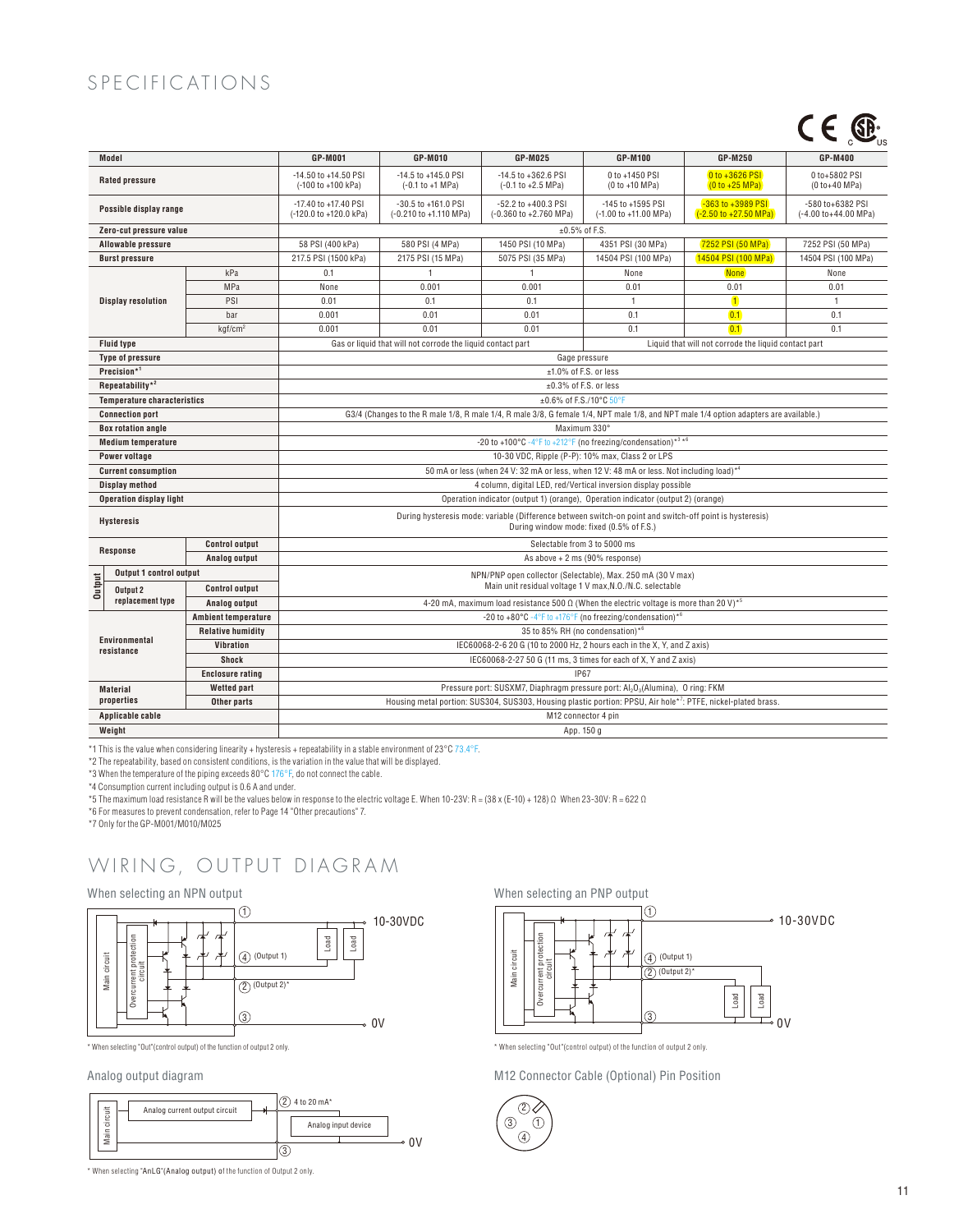# DIMENSIONS

### **Sensor**

#### **GP-M001/M010/M025/M100/M250/M400**



## **Adapter - male**

### **OP-87280/87281/87282/87284/87285**



Material: SUSXM7 (adapter)

| OP-87285    |
|-------------|
| G3/4×NPT1/4 |
| 1.85        |
| 0.83'       |
| 0.51'       |
| 0.51'       |
| 1.34        |
| 0.19'       |
| 0.67'       |
| 4.70        |
| 119.5       |

**Sensor + adapter**  $2.85^{\circ}$ <br> $72.4^{\circ}$ H 1.76" 44.6 30 1.18"

### **Dedicated throttle (optional)**









Material: SUS303

**O-ring (included)\***





Material: FKM \* When replacing the O ring for OP-87283, Material: SUS303 it is available as OP-87310. Material: SUS303

#### **Dedicated throttle (optional) OP-87312**

1.2 0.05"



0.12



107.7 4.24"

72.4 2.85"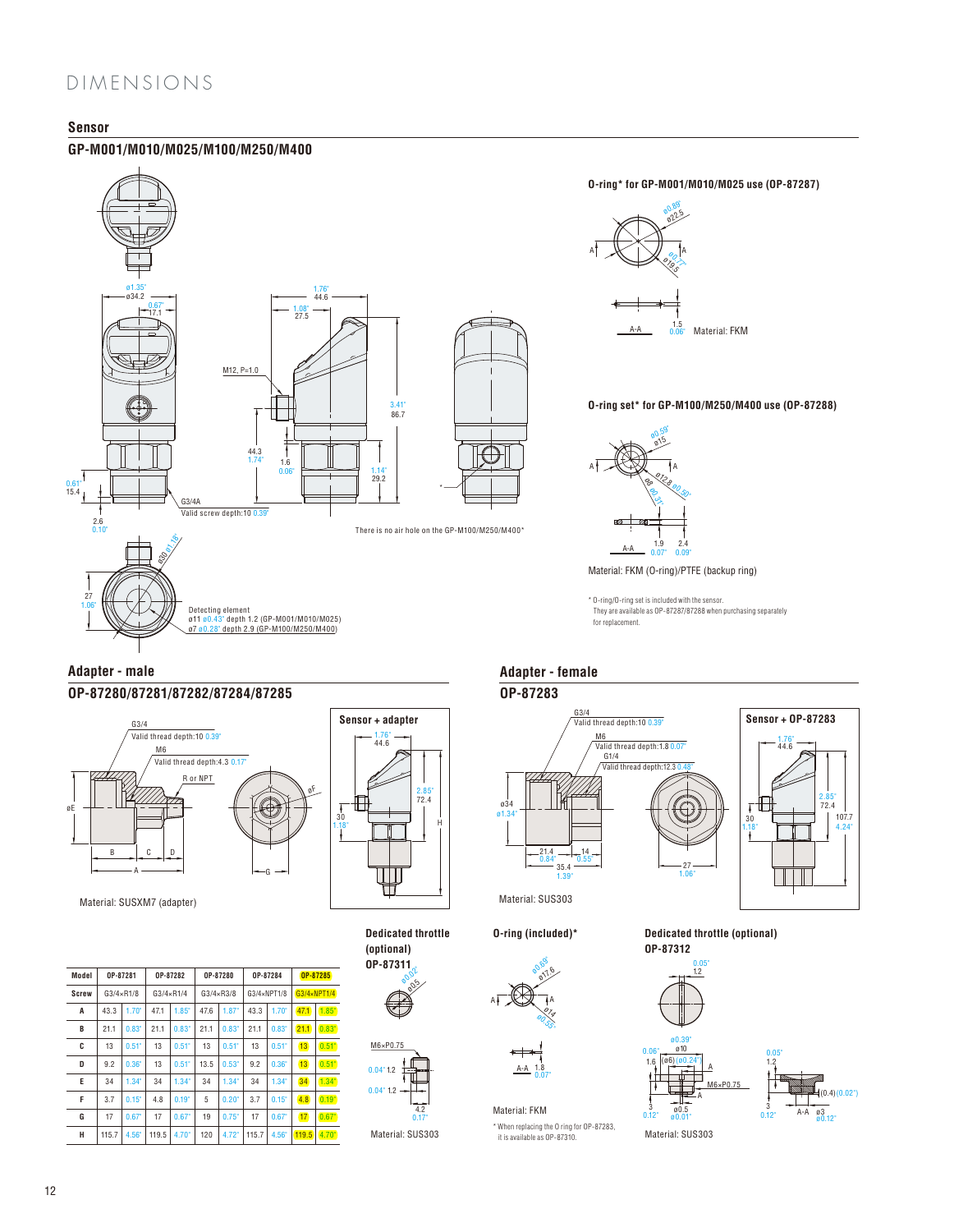#### **Tee adapter**

**OP-87286**









Material: SUS304



### **M12 connector cable PVC (vinyl chloride)**

**OP-75721**/**87272**/**85502**

**Pin**

28.2

1.11"

e<br>D<br>A

4 Black



#### **M12 connector cable PUR (polyurethane)**

**OP-85505**/**87275**/**85506**



#### **OP-75722**/**87273**/**87274 OP-87276**/**87277**/**87278**